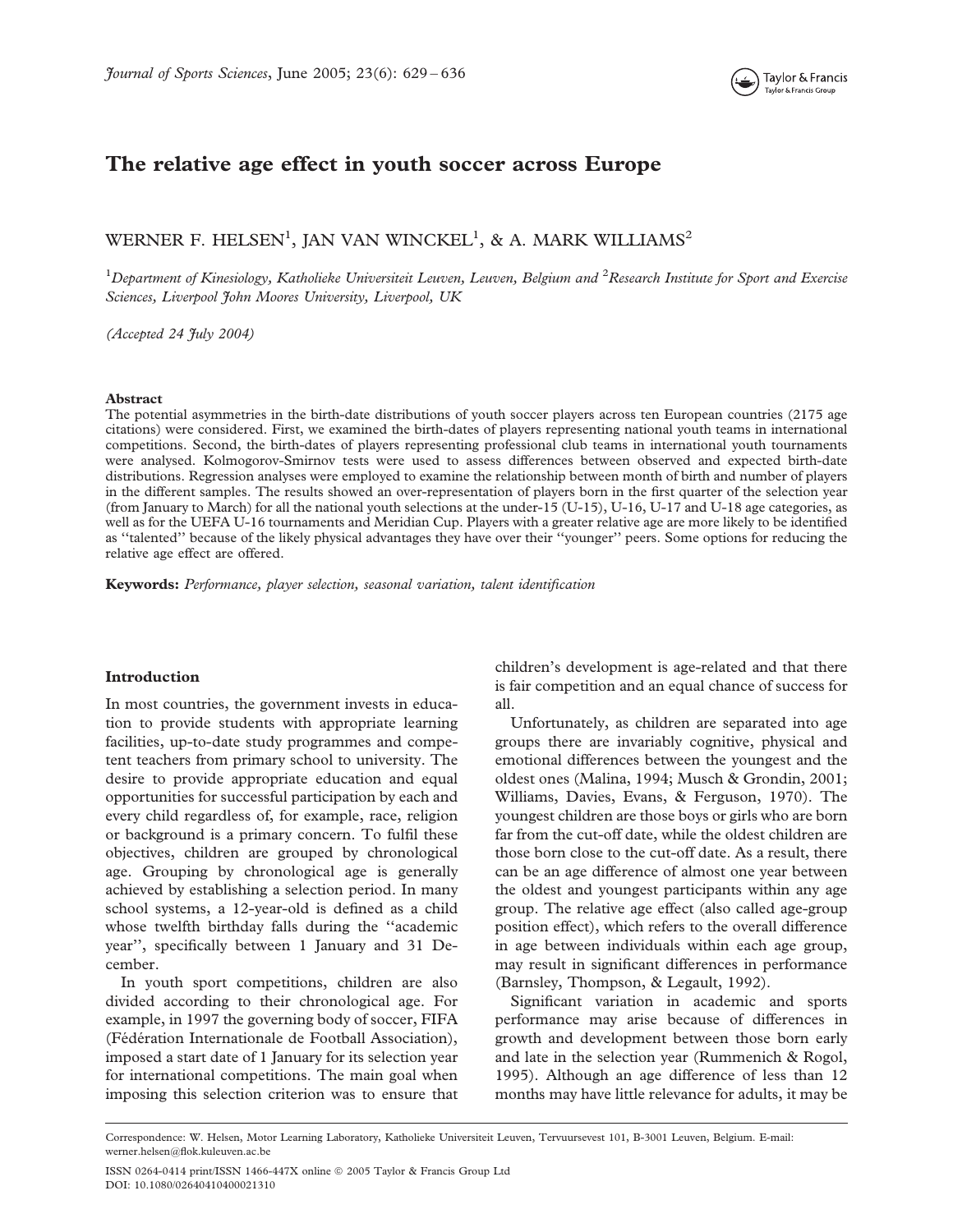significant in children. A 10-year-old child in the 5th percentile is likely to be 1.26 m tall with a body mass of 22 kg, whereas a child in the 95th percentile who is almost 11 years of age is likely to be 1.54 m tall and 49 kg in mass. Consequently, a relatively small 10 year-old child can be approximately 0.2 m shorter and 27 kg lighter than an early maturer with a oneyear relative age difference (Tanner, 1978; Tanner & Whitehouse, 1976). A relative age difference of 12 months can therefore result in significant anthropometric variances.

The relative age effect may offer other advantages to those who are born early in the selection year compared with those born later in the year. For example, Vroom (1964) argued that the level of performance achieved by individuals is the product of their capacities and motivation. The intensity of motivation has an impact on the quality of learning and performance because it determines how efficiently the potential capacities are used. A child born at the beginning of the year will, on average, perform better than a peer born at the end of the year. This initial performance advantage is likely to increase intrinsic (observed competence) and extrinsic (appreciation of teachers and parents) motivation to continue involvement in the sport. This increase in motivation, coupled with greater perceived competence, will encourage those born early in the selection year to continue to practise to further improve and refine their skills compared with those born later in the year (Shearer, 1967). To this end, there is some circularity (i.e. a vicious circle) in seasonal birth effects, with those born early in the year having an increasing advantage over those born later in the year (Sharp, 1995).

Another factor that has often been neglected when discussing the relative age effect relates to differences in experience as a function of age (Helsen, Hodges, Van Winckel, & Starkes, 2000b). For example, two children within the same age group may differ quite markedly in their level of soccer experience if one is born in January and the other in December of the same calendar year. This relative lack of experience is another disadvantage for those born far from the cutoff date (see Ward & Williams, 2003; Ward, Hodges, Williams, Starkes, 2004).

A final factor is the manner in which children perceive success and failure in sport. According to Weiner's (1986) attribution theory, children attribute causal explanations to their successes and failures. The affective-emotional reaction to any situation depends on how the result is perceived by the child (i.e. as a success or failure). In addition, it largely depends on the way in which the result is explained in causal terms (internal or external). Children generally feel pride or shame depending on the extent to which they attribute success or failure to themselves

personally or to external factors such as luck or injury. The self-image and self-esteem of any child will be affected favourably by success and unfavourably by failure if the cause is perceived to be internally mediated. Since people strive towards a positive selfimage, the tendency is to ascribe successes to internal factors and failures to external factors that one has limited control over. Further research is required to identify how the relative age effect impacts upon children's levels of self-esteem and potential to ''drop out'' of sport. It has already been demonstrated that the relative age effect is correlated with a higher incidence of suicide in school children (Thompson, Barnsley, & Stebelsky, 1991).

Because of differences in relative age across individuals, extraneous factors such as date of birth may skew access to educational opportunities as well as to sport participation and success. It has been shown that excellence in scientific creativity (Holmes, 1995), in university academic performance (e.g. Boddi, Brizzi, Conti, & Gensini, 1996; McManus, 1996) and in sport (Baxter-Jones & Helms, 1994) correlates with birth dates. In terms of academic achievement, it has been shown that the relative age effect clearly persists beyond the end of primary education (Bell & Daniels, 1990) and even has consequences for access to, and success at, university (Azevedo, Pinto-do-O, & Borges, 1995).

In sport, asymmetries in the birth-date distributions of adult professional players and youth squads have been reported (for a review, see Boucher & Mutimer, 1994). In soccer, for example, the relative age effect has been found in both adult players (e.g. Barnsley et al., 1992; Baxter-Jones, 1995; Brewer, Balsom, & Davis, 1995; Dudink, 1994; Helsen, Starkes, & Van Winckel, 2000a; Musch & Hay, 1999; Richardson & Stratton, 1999; Verhulst, 1992) and youth players (e.g. Barnsley, Thompson, & Barnsley, 1985; Baxter-Jones, 1995; Helsen, Starkes, & Van Winckel, 1998b, 2000a; Musch & Hay, 1999). Youth players born early in the selection year, beginning in the 6- to 8-year-old age group, are more likely to be identified as talented by professional teams, to play for national teams and, eventually, to become involved in the sport as a professional. In comparison, players born late in the selection year are more likely to drop out of the sport as early as 12 years of age (Feltz & Petlichkoff, 1983; Helsen, Starkes, & Hodges, 1998a). To explain these findings, researchers have shown that players with a relative age advantage over their playing peers possess significant developmental advantages (i.e. height, weight and strength) that impact on perceived potential and predicted success in sport. Given the importance of these early experiences for the development of sport skills, strong relative age effects in professional players might be a conse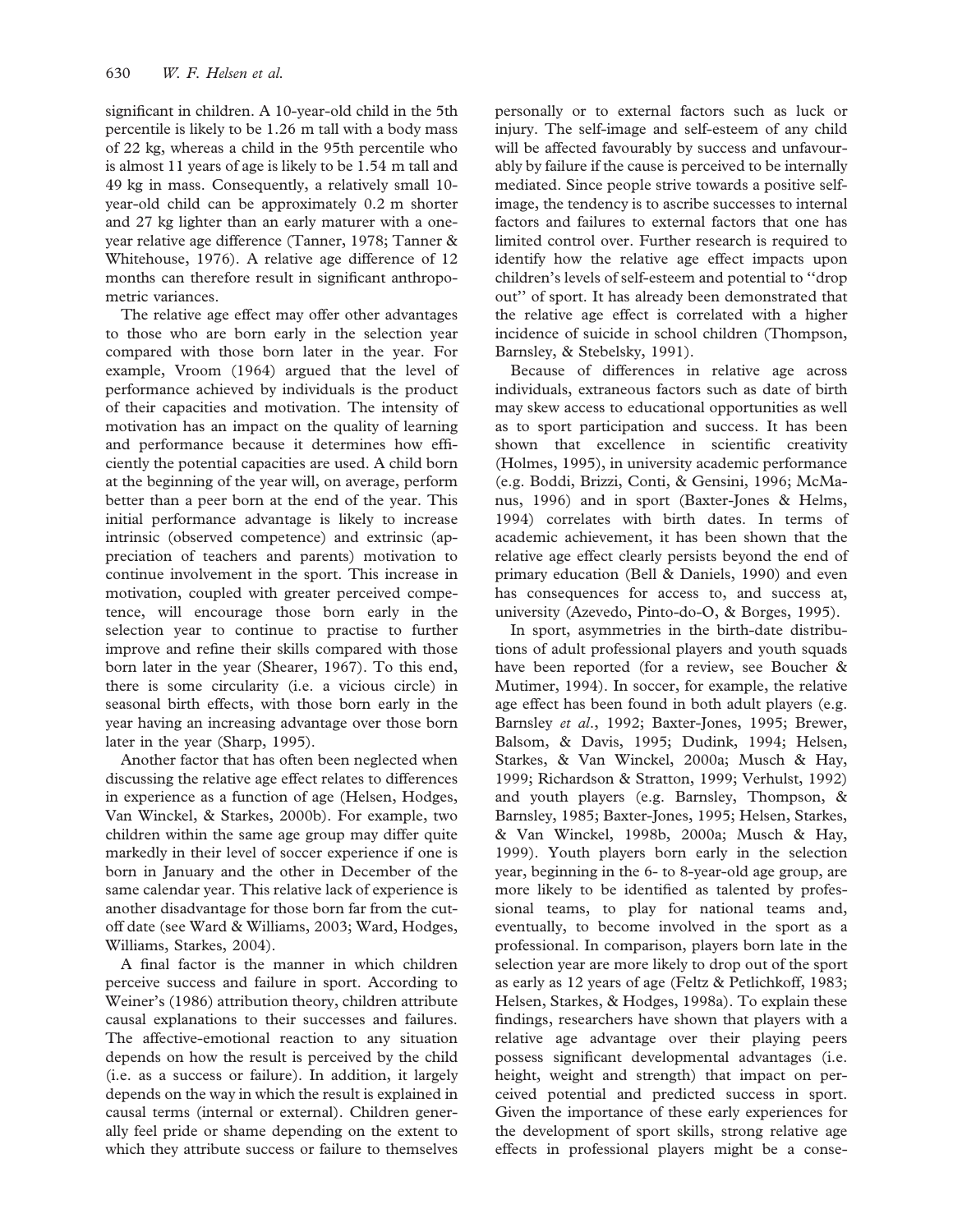quence of the early onset of these effects in the youth age categories.

Since talent detection and identification procedures may be biased by these reported differences in relative age, an examination of the specific talents that underlie sports performance is of great importance to youth coaches and researchers. Howe, Davidson and Sloboda (1998) carried out a comprehensive review of the role of talent in music. They examined the relationship between biological correlates of specific abilities on the one hand and their role in musical expertise on the other. Using a multidisciplinary approach, and a detailed analysis of the scientific evidence, they suggested ''that differences in early experiences, preferences, opportunities, habits, training and practice are the real determinants of excellence" (p. 2). Howe et al. (1998) concluded that while talent is genetically transmitted and hence at least partly innate, it is also domain-specific and its full effects may not be evident at an early stage. They suggested, however, that there will be some advance indications that allow trained people to identify the presence of talent before exceptional levels of mature performance have been demonstrated and that these early indications provide a basis for predicting who is likely to excel. This operational definition of talented individuals has led researchers to try and capture the intuitive assessment of talent in a sport context. At present, it is difficult to support the notion that expertise in sport can be predicted on the basis of any specific measure of talent (Williams & Reilly, 2000). However, it is rare to meet a coach who feels he or she is unable to ''see'' talent. An important question in this regard is what criteria coaches use to discover talented youth players and if there is any evidence to suggest that their ''vision'' may be biased by temporary differences in growth and maturation.

Since most research has only examined male national youth selections within a particular country, in this study the relative age effect is considered in male and female national youth selections across ten European countries. In addition, to study further the extent of this selection bias, we examined whether the relative age effect is present in the youth teams of professional soccer clubs across Europe. To achieve this latter aim, we analysed the birth-date distributions of professional teams that participated in two major U-12 and U-14 international youth tournaments.

### Methods

#### Participants

Table I highlights the samples of international youth selections that were examined. First, the birth-date Table I. Number of players for each of the three samples.

| <b>National selections</b>                    | Number of<br>players |
|-----------------------------------------------|----------------------|
| Belgium                                       | 99                   |
| Denmark                                       | 90                   |
| England                                       | 94                   |
| France <sup>1</sup>                           | 41                   |
| Germany                                       | 103                  |
| Italy                                         | 77                   |
| $S$ pain <sup>1</sup>                         | 50                   |
| Sweden <sup>1</sup>                           | 36                   |
| The Netherlands                               | 101                  |
| Portugal                                      | 72                   |
| Sub-total                                     | 763                  |
| <b>UEFA</b> tournaments (national selections) |                      |
| UEFA U-16                                     | 288                  |
| <b>UEFA U-18</b>                              | 144                  |
| UEFA U-21                                     | 159                  |
| UEFA women's U-18                             | 72                   |
| Meridian Cup                                  | 72                   |
| Sub-total                                     | 735                  |
| International youth tournaments (club teams)  |                      |
| Sub-total                                     | 677                  |
| <b>TOTAL</b>                                  | 2175                 |

distributions of the under-15 (U-15), under-16 (U-16), under- 17 (U-17) and under-18 (U-18) national youth selections for the 1999 – 2000 season for Belgium, Denmark, England, France, Germany, Italy, The Netherlands, Portugal, Spain and Sweden were examined (for France, Spain and Sweden we could only obtain the data of the official U-16 and U-18 national youth selections performing in the UEFA competitions). Second, the birth-date distributions for the national youth squads performing at major international youth tournaments for the under-16 (U-16), under-18 (U-18), under-21 (U-21) and the women's under-18 (U-18) age groups, and the Meridian Cup championship organized by the European governing soccer body (UEFA, Union des Associations Européennes de Football), were analysed. Finally, we examined the birth-date distributions of 16 professional teams that participated in an under-14 (U-14) international tournament and those of 32 club teams that were involved in an under-12 (U-12) European international tournament, both held in Belgium during 2000.

#### Procedures

The three age samples of youth players were grouped per competitive year according to month of birth. For consistency of recording, the first month of the selection year was "month 1" (January), while ''month 12'' represents the last month of the selection period (December). The observed birthdate distributions of each of the samples were calculated per month. The expected birth-date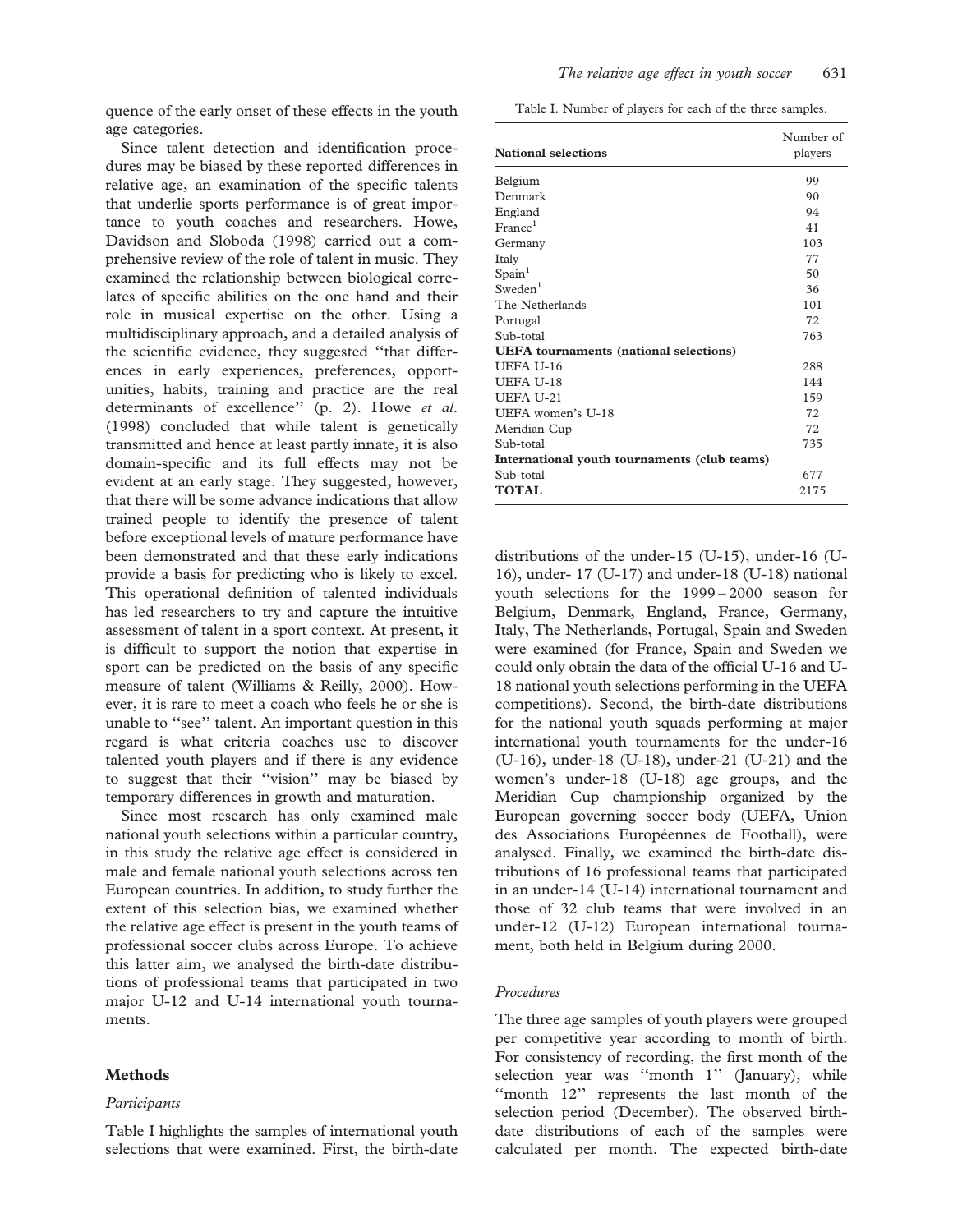distributions were recorded from the representative birth-dates of children in Belgium. Similar birth-date distributions are apparent across the participating European countries (Cowgill, 1966; Johnson, Ann, & Palan, 1975; Rosenberg, 1966). Kolmogorov-Smirnov one-sample tests (Siegel & Castellan, 1988) were used to assess differences between the observed and expected birth-date distributions. In line with previous studies (Helsen et al., 1998a, 2000a,b), regression analyses were used to examine the relationship between the number of players per age category for each sample and the corresponding month of birth (starting with month 1 and ending with month 12).

## Results

The birth-date distributions for the U-15, U-16, U-17 and U-18 national selections for ten European countries, together with the results of the Kolmogorov-Smirnov tests, are presented in Table II.

Significant effects were found for Belgium, Denmark, England, France, Germany, Italy, The Netherlands, Portugal, Spain and Sweden. Subsequent linear regression analyses showed a significant decreasing trend for Belgium ( $r = -0.93$ , P  $< 0.0001$ ), Denmark ( $r = -0.74$ ,  $P = 0.006$ ), England ( $r = -0.67$ ,  $P = 0.016$ ), Germany ( $r = -0.92$ ,  $P < 0.0001$ ), Italy ( $r = -0.89$ ,  $P < 0.0001$ ), The Netherlands ( $r = -0.56$ ,  $P = 0.058$ ) and Portugal  $(r = -0.81, P < 0.001).$ 

The birth-date distributions per age category for the UEFA international tournaments are presented in Table III. Significant effects were obtained using Kolmogorov-Smirnov tests for the U-16, U-18 and the Meridian Cup teams. Subsequent regression analyses showed a clear relationship between month of birth and number of participants for the U-16  $(r = -0.90, P < 0.0001), U-18$   $(r = -0.84,$  $P = 0.0007$ ) and the Meridian Cup ( $r = -0.81$ ,  $P = 0.0016$ ) teams. The results were not significant for the men's U-21 group or women's U-18 category

Table II. Birth-date distributions of the U 15, U 16, U 17 and U-18 selections per country.

|                     | Month of birth                         |                     |            |                |                    |                |                |                |                |              |                                                                       |                     |                             |
|---------------------|----------------------------------------|---------------------|------------|----------------|--------------------|----------------|----------------|----------------|----------------|--------------|-----------------------------------------------------------------------|---------------------|-----------------------------|
| Team                | $\mathbf{1}$                           | 2                   | 3          | $\overline{4}$ | 5                  | 6              | $\overline{7}$ | 8              | 9              | 10           | 11                                                                    | 12                  | Kolmogorov-<br>Smirnov test |
| Belgium             | 15                                     | 10                  | 12         | 13             | 9                  | 10             | 9              | 6              | 5              | 3            | 3 <sup>7</sup>                                                        | $\overline{4}$      | P < 0.01                    |
|                     |                                        | $N = 37(37.37\%)$   |            |                | $N = 10 (10.10\%)$ |                |                |                |                |              |                                                                       |                     |                             |
| Denmark             | 14                                     | 10                  | 9          | $\overline{4}$ | 15                 | 10             | $\overline{7}$ | $\overline{7}$ | 6              | 6            |                                                                       | $0\qquad 2$         | P < 0.01                    |
|                     | $N = 33$ (36.67%)<br>$N = 8$ (8.89%)   |                     |            |                |                    |                |                |                |                |              |                                                                       |                     |                             |
| England             | 21                                     |                     | 15 11      | 5              | 5                  | $\mathfrak{Z}$ | $\overline{4}$ | 6              | $\,8\,$        | 8            |                                                                       | $5 \qquad \qquad 3$ | P < 0.01                    |
|                     | $N = 47(50.00\%)$<br>$N = 16(17.02\%)$ |                     |            |                |                    |                |                |                |                |              |                                                                       |                     |                             |
| France <sup>a</sup> |                                        | 9 3 6               |            | 5              | $\overline{5}$     | $\mathfrak{Z}$ | $\overline{4}$ | $\mathbf{0}$   | $\mathbf{0}$   |              | $\begin{matrix} 4 & \hspace{1.5cm} 1 & \hspace{1.5cm} 1 \end{matrix}$ |                     | P < 0.01                    |
|                     |                                        | $N = 18$ (43.90%)   |            |                |                    |                |                |                |                |              | $N = 6(14.63\%)$                                                      |                     |                             |
| Germany             |                                        | 18 17 17            |            | 6              | 13                 | $\overline{7}$ | 9              | $\overline{7}$ | 5              |              | $2 \qquad 2 \qquad 0$                                                 |                     | $P < 0.01$                  |
|                     | $N = 52 (50.49\%)$<br>$N = 4$ (3.89%)  |                     |            |                |                    |                |                |                |                |              |                                                                       |                     |                             |
| Italy               |                                        | 14  12  10          |            | $\overline{7}$ | 6                  | $5^{\circ}$    | 6              | 9              | 5              |              | $1 \qquad 0 \qquad 2$                                                 |                     | $P < 0.01$                  |
|                     | $N = 36 (46.75\%)$<br>$N = 3$ (3.90%)  |                     |            |                |                    |                |                |                |                |              |                                                                       |                     |                             |
| The Netherlands     |                                        | 14 15 11            |            | 6              | 8                  | $\overline{7}$ | $\mathbf{1}$   | 12             | 14             |              | $6 \qquad 5 \qquad 2$                                                 |                     | P < 0.05                    |
|                     |                                        | $N = 14$ (36.84%)   |            |                |                    |                |                |                |                |              | $N = 6(15.79\%)$                                                      |                     |                             |
| Portugal            |                                        | 8 15 10             |            | 13             | 9                  | $\overline{3}$ | $\mathbf{1}$   | 5              | $\overline{3}$ |              | $2 \qquad \qquad 3 \qquad \qquad 0$                                   |                     | $P < 0.01$                  |
|                     | $N = 33$ (45.83%)<br>$N = 5(6.94\%)$   |                     |            |                |                    |                |                |                |                |              |                                                                       |                     |                             |
| Span <sup>a</sup>   | 8                                      |                     | $4\quad 6$ | 11             | $\overline{7}$     | $\overline{4}$ | $\overline{4}$ | $\mathbf{1}$   | $\mathbf{0}$   |              | $2 \qquad \qquad 2 \qquad \quad 1$                                    |                     | P < 0.01                    |
|                     |                                        |                     |            |                |                    |                |                |                |                |              |                                                                       |                     |                             |
|                     |                                        | $N = 18(36.00\%)$   | 8 3        | 5              | $\overline{3}$     | $\overline{3}$ | $\mathbf{1}$   | $\overline{3}$ | $\overline{3}$ |              | $N = 5(10.00\%)$                                                      | $0 \qquad 0$        |                             |
| Sweden <sup>a</sup> | 6                                      |                     |            |                |                    |                |                |                |                | $\mathbf{1}$ |                                                                       |                     | P < 0.05                    |
|                     |                                        | $N = 17(47.22\%)$   |            |                |                    |                |                |                |                |              | $N = 1$ (2.78%)                                                       |                     |                             |
| <b>TOTAL</b>        |                                        | $N = 331 (43.38\%)$ |            |                |                    |                |                |                |                |              | $N = 71(9.31\%)$                                                      |                     | P < 0.01                    |

 $a$  For France, Spain and Sweden, we could only obtain the data for the official U-16 and U-18 national youth selections performing in the UEFA competitions.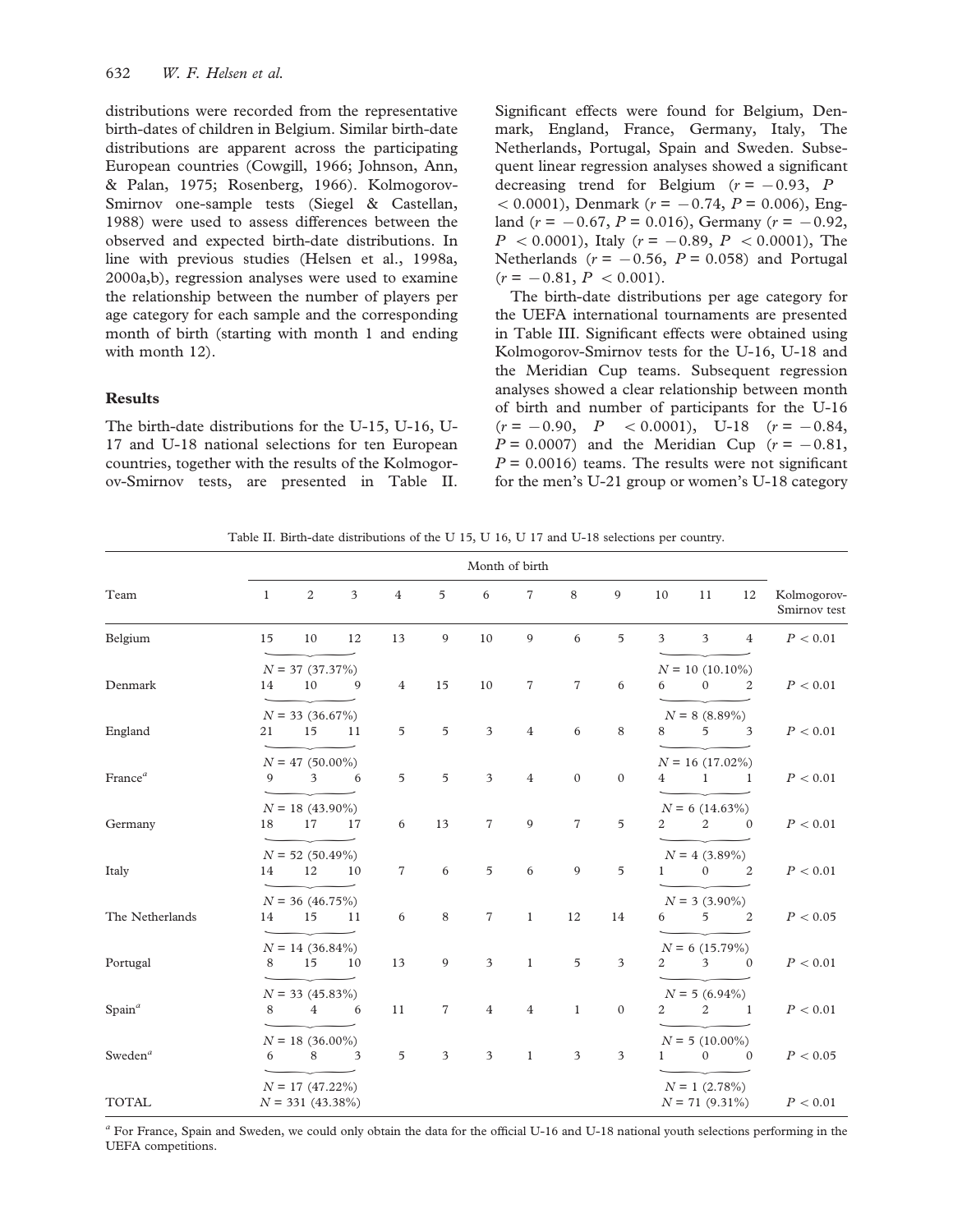|                  | Month of birth |                     |                |                   |    |                |                |    |        |              |                    |                |                             |
|------------------|----------------|---------------------|----------------|-------------------|----|----------------|----------------|----|--------|--------------|--------------------|----------------|-----------------------------|
| Team             | 1              | 2                   | 3              | $\overline{4}$    | 5  | 6              | 7              | 8  | 9      | 10           | 11                 | 12             | Kolmogorov-<br>Smirnov test |
| <b>UEFA U-16</b> | 60             | 42                  | 39             | 27                | 30 | 14             | 15             | 15 | 24     | 15           | 4                  | 3              | P < 0.01                    |
|                  |                | $N = 141 (48.96\%)$ |                |                   |    |                |                |    |        |              | $N = 22$ (7.64%)   |                |                             |
| <b>UEFA U-18</b> | 15             | 13                  | 15             | 16                | 15 | 13             | 9              | 13 | 9      | 9            | 8                  | 9              | P < 0.10                    |
|                  |                | $N = 43(29.86\%)$   |                | $N = 26$ (18.06%) |    |                |                |    |        |              |                    |                |                             |
| <b>UEFA U-21</b> | 19             | 8                   | 17             | 13                | 16 | 6              | 14             | 14 | 11     | 18           | 10                 | 13             | P < 0.10                    |
|                  |                | $N = 44(27.67%)$    |                |                   |    |                |                |    |        |              | $N = 41(25.79\%)$  |                |                             |
| UEFA women U-18  | 12             | 5                   | $\overline{5}$ | 9                 | 10 | $\overline{7}$ | 2              | 3  | $\tau$ | $\mathbf{1}$ | 5                  | 6              | P < 0.10                    |
|                  |                | $N = 22$ (30.56%)   |                |                   |    |                |                |    |        |              | $N = 12$ (16.67%)  |                |                             |
| Meridian Cup     | 11             | 16                  | 9              | 5                 | 6  | 3              | $\overline{5}$ | 5  | 3      | 4            | $\overline{4}$     | $\overline{1}$ | P < 0.01                    |
|                  |                | $N = 36(50.00\%)$   |                |                   |    |                |                |    |        |              | $N = 9(12.51\%)$   |                |                             |
| <b>TOTAL</b>     |                | $N = 286 (45.61\%)$ |                |                   |    |                |                |    |        |              | $N = 110(17.54\%)$ |                | P < 0.01                    |

Table III. Birth-date distributions per UEFA tournament.

 $(r = -0.16, P = 0.63; r = -0.51, P = 0.09, \text{respec}$ tively).

The birth-date distributions are shown for those club teams who participated in the U-12 and U-14 international youth tournaments in Table IV. Both Kolmogorov-Smirnov tests and linear regression analyses provided significant results, highlighting an over-representation of players born in the first quarter of the year and a decreasing number of players born in the subsequent quarters ( $r = -0.86$ ,  $P = 0.0003$ .

### **Discussion**

In the educational system and the organization of youth sport competition, children are divided into categories based on their chronological age to provide equal opportunities for participation and success. Although it has been shown comprehensively within academic environments that grouping children by chronological age results in strong relative age effects, studies examining the consequences of the relative age effect in youth sports in general, and soccer in particular, are less established, mainly because researchers have focused on a single target group of male players (Helsen et al., 2000a).

When comparing data from educational settings with those gathered within the sport domain, it should be noted that attendance at school is compulsory whereas an individual's decision to participate in sport is a voluntary one. As a result, the tendency for children to drop out of school is reduced, ensuring that children born late in the selection year have the opportunity to catch up and even exceed the initial academic performance displayed by those born early in the school year (see Hauck & Finch, 1993; May & Welch, 1986). In contrast, procedures in soccer talent detection and identification exist for players as young as  $6 - 8$  years of age. According to Malina (1999), these selection programmes have several limitations. Most notably, such programmes are elitist and exclusionary in nature, with the risk that they are primarily aimed at achieving short-term success as opposed to focusing on the social and physical development of each player. There is, for example, limited knowledge about how those who are not selected for progression at these early ages cope with rejection and the underlying feelings of failure. The talent selection procedures employed in many sports also tend to discriminate in favour of players who are born early in the selection year – typically those who are physically stronger and who also profit from other advantages associated with the relative age effect (e.g. more experience) – rather than those who are born late in the selection year.

The aim of this study was to determine the extent of the relative age effect in male and female national youth selections across ten different European leagues. It was predicted that the relative age effect would have a clear impact on selection procedures in favour of those born early in the selection year. Players who were "older" and potentially more physically developed were expected to be overrepresented in each of the age categories and playing samples examined. The relative age effect in the youth teams of professional clubs was also examined. It was envisaged that in the professional clubs the talent detection and identification procedures would be particularly biased towards those born early in the selection year.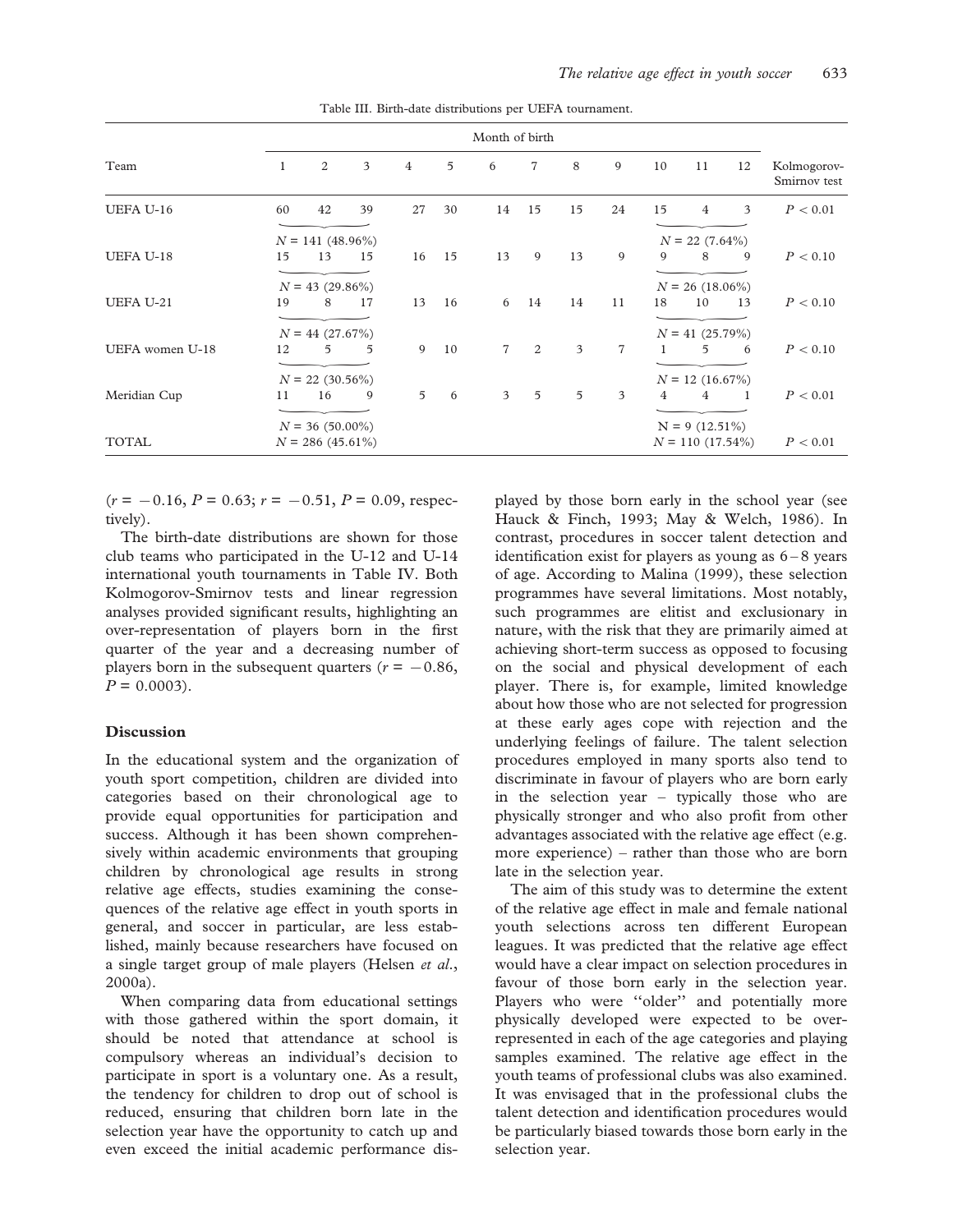Table IV. Birth-date distributions of the U-12 and U-14 selections of club teams.

|                  | Month of birth |                                          |    |    |    |    |    |     |    |    |     |    |                             |
|------------------|----------------|------------------------------------------|----|----|----|----|----|-----|----|----|-----|----|-----------------------------|
|                  |                | 2                                        | 3  | 4  | 5  | 6  |    | - 8 | 9  | 10 | -11 | 12 | Kolmogorov-<br>Smirnov test |
| $U-12$<br>$U-14$ | 75             | 68                                       | 78 | 81 | 45 | 61 | 54 | 55  | 52 | 43 | 28  | 37 | P < 0.01                    |
| <b>TOTAL</b>     |                | $N = 221$ (32.64%)<br>$N = 108(15.95\%)$ |    |    |    |    |    |     |    |    |     |    |                             |

A clear relative age effect was found for all the national youth selections in the U-15, U-16, U-17 and U-18 age categories, as well as for the UEFA U-16 tournaments and the Meridian Cup. A less pronounced effect  $(P < 0.10)$  was found for the men's teams in the UEFA U-18 and U-21 tournaments and in the women's U-18 teams. The absence of a relative age effect in these latter groups of players is in line with the findings of Helsen et al. (2000a), who showed that there was no difference in the birthdate distributions of 16- to 18-year-old players before and after the change in cut-off date from August to January. The absence of clear differences in these older age groups may be because players born in the first and second quarter of the new selection year (January to July) were initially those born within the third and fourth quarters in the ''old'' selection year. That is, players who were exposed to the latter selection criteria may already have dropped out of the sport by the time they reached  $16 - 18$  years of age. Regarding the UEFA women's U-18 squads, it is well known that girls mature earlier than boys (Malina, 1994). At 18 years of age, most of the female players are fully mature physically, and consequently the relative age differences are much less pronounced in this age group. In addition, it may be that the technical component of soccer is of greater importance in the women's compared with the men's game, and consequently it may be more appropriate to select female players who are technically rather than physically impressive. Although these ideas are in line with the findings of Giacomini (1999), who examined the birth-date distribution of the top 100 female tennis players, it should be recognized that the sample of female players in our study was rather limited (72 age citations). Further research is needed to explore fully the prevalence of the relative age effect in female youth soccer players.

As far as the international youth tournaments for club teams are concerned, there was also an overrepresentation of players born in the first quarter of the selection year. Clearly, the consequences of the relative age effect are present in competitions involving youth teams from professional clubs to the same extent as in competitions that are organized for national teams.

These findings have significant implications for those involved in the talent detection and identification process. If players are selected because of their physical characteristics, this may be problematic after maturation when this advantage is no longer present and technically ability may be the overriding factor in achieving success. Unfortunately, selections are based too often on physical size, and consequently a significant amount of talent may be lost to the sport. Players who are less developed physically because of their younger relative age, but who are talented or more technically gifted, are clearly not selected for continued access to high-level coaching compared with those born early in the selection year. These players may be denied access to professional training and the opportunity to fulfil their potential. In the long term, this bias results in a devalued selection policy, and in a much higher proportion of players who are born later in the year dropping out of the sport compared with those born earlier in the year (Helsen et al., 2000a). In addition, in periods of rapid growth, skeletal and muscular developments result in significant changes in coordination. These changes and the higher intensity associated with training and matches at the start of a new season, when children may be participating in an older age group for the first time, can result in a higher incidence of injuries in players born in the final two quarters of the selection year. Although it is beyond the scope of this study, we speculate that repeated injuries could be another reason for dropping out. It would be interesting to explore trends for changes in age-bias with time by monitoring the same squad(s) for a number of years in order to examine longitudinally the different reasons for eventually dropping out.

Three explanations have been proposed to account for the relative age effect (Helsen et al., 1998a). First, current talent detection and identification procedures are heavily biased towards a child's physical attributes rather than his or her technical skill. Second, the organization of youth competitions in 24-month age bands places greater significance on the importance of physical characteristics in player selection. Finally, players are exposed to high-level competition at a much earlier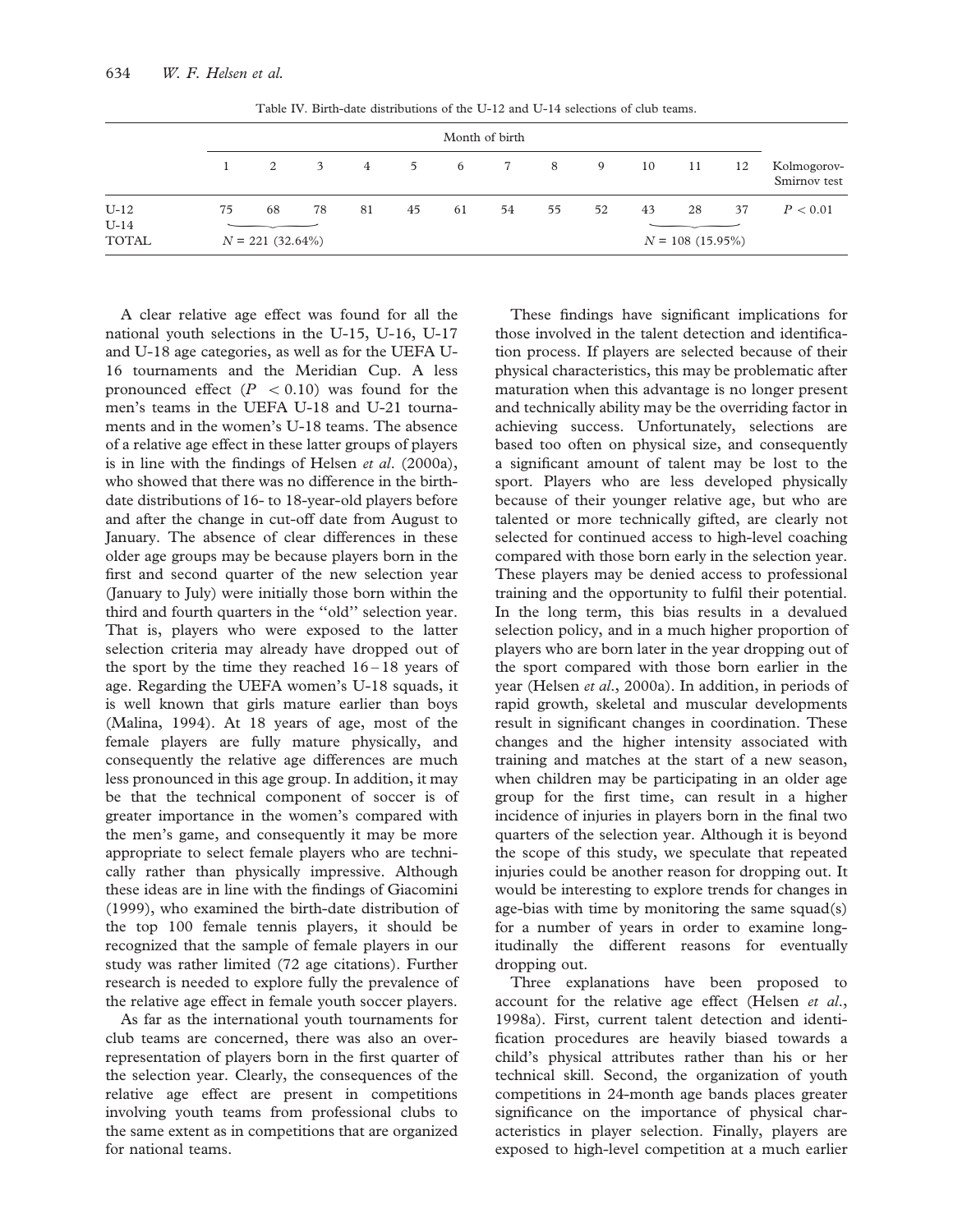age in soccer than in other sports. The first of these propositions certainly holds true across Europe. There is increasing emphasis on clubs to detect players and nurture and guide them through the talent development process. To achieve this aim, clubs need to identify successfully at an early age those players who are likely to be star performers in the future. The tendency at present, as clearly illustrated by the current findings, is to select players who are advanced in chronological age and physical development. The difficulty is how to keep those players who are physically disadvantaged involved in the sport so that after maturation they have the opportunity to benefit from any advantage that they may have in technical ability. The relative age differences are much less pronounced in female soccer players, presumably due to the fact that girls mature at an earlier age. Asymmetries in the birth-date distributions of female soccer players are therefore less apparent.

In addition to the apparent differences in physical maturation as a result of the relative age effect, those born early in the year may also be more psychologically mature than their counterparts. Players born earlier in the selection year will probably experience more success than those born later in the year because of their physical advantage (Helsen *et al.*, 2000b). This factor may increase motivation and encourage those born early in the year to continue to practise in an attempt to achieve further success. The opposite process might be apparent in those born later in the year, potentially reducing their motivation to continue to participate in the sport. Coaches are likely to choose players who appear the most motivated, which may also increase the difference in number between ''older'' and ''younger'' players. Another factor that is often forgotten when examining the relative age effect is the experience of the players. Players born in January are not only older than players born in December of the same year, but they are also likely to have accumulated more experience as a result of earlier exposure to practice and competition (Helsen et al, 1998b; Ward et al., 2004). This earlier exposure to practice and matchplay may provide players with a significant advantage in relation to the development of technical and game intelligence skills (Ward & Williams, 2003; Williams, 2000).

### Solutions

Several solutions to the relative age effect have been proposed in the literature. First, a yearly rotation in cut-off date might work (Boucher & Halliwell, 1991), since all players would then experience the advantage of a higher relative age at some point in their soccer career. A second possible solution is to create more

age categories with a smaller bandwidth (e.g. one year instead of two). This change would result in a smaller relative age difference and fewer physical differences between players within any specific age category (Barnsley & Thompson, 1988). A third solution would be to change the mentality of youth team coaches (Barnsley & Thompson, 1988; Helsen et al., 2000a,b). Coaches should pay more attention to technical and tactical skills when selecting players as opposed to an over-reliance on physical characteristics such as height. In a similar vein, coaches should be encouraged to change their philosophical approach to instruction. The statement that ''winning isn't everything, but the only thing'' currently represents the strategic thinking of many youth coaches. Coaches should find a better balance between short-term success and a more task- or process-oriented approach to instruction. Clearly, "winning" does matter at the elite level in soccer. In this sense, the players must be exposed to such a reality at some stage during their progression to the elite level. This is perhaps especially important when selecting national youth teams. In the professional club teams, player development should hopefully be viewed as a more long-term process spanning a 10 year period and beyond. In any case, it would be big step forward if the philosophy of future coaches in general, and of those who are involved in the professional clubs in particular, may be more guided by the premise that ''there is more to coaching than just winning''.

# References

- Azevedo, I., Pinto-do-O, P., & Borges N. (1995). Birth dates. Nature, 376, 381.
- Barnsley, R. H., & Thompson, A. H. (1988). Birthdate and success in minor hockey: The key to the NHL. Canadian Journal of Behavioral Science, 20, 167 – 176.
- Barnsley, R. H., Thompson, A. H., & Barnsley, P. E. (1985). Hockey success and birthdate: The relative age effect. *Journal of* the Canadian Association of Health, Physical Education and Recreation, 51, 23 – 28.
- Barnsley, R. H., Thompson, A. H., & Legault, P. (1992). Family planning: Football style. The relative age effect in football. International Review of Sport Sociology, 27, 78 – 87.
- Baxter-Jones, A. (1995). Growth and development of young athletes: Should competition levels be age related? Sports Medicine, 20, 59 – 64.
- Baxter-Jones, A., & Helms, P. (1994). Born too late to win? Nature, 370, 186.
- Bell, J. F., & Daniels, S. (1990). Are summer-born children disadvantaged? The birthdate effect in education. Oxford Review of Education, 16, 67 – 80.
- Boddi, V., Brizzi, E., Conti, A., & Gensini, G. F. (1996). Birth dates in Florence. Nature, 379, 394.
- Boucher, J., & Halliwell, W. (1991). The Novem System: A practical solution to age grouping. Journal of the Canadian Association for Health, Physical Education and Recreation, 57, 16 – 20.